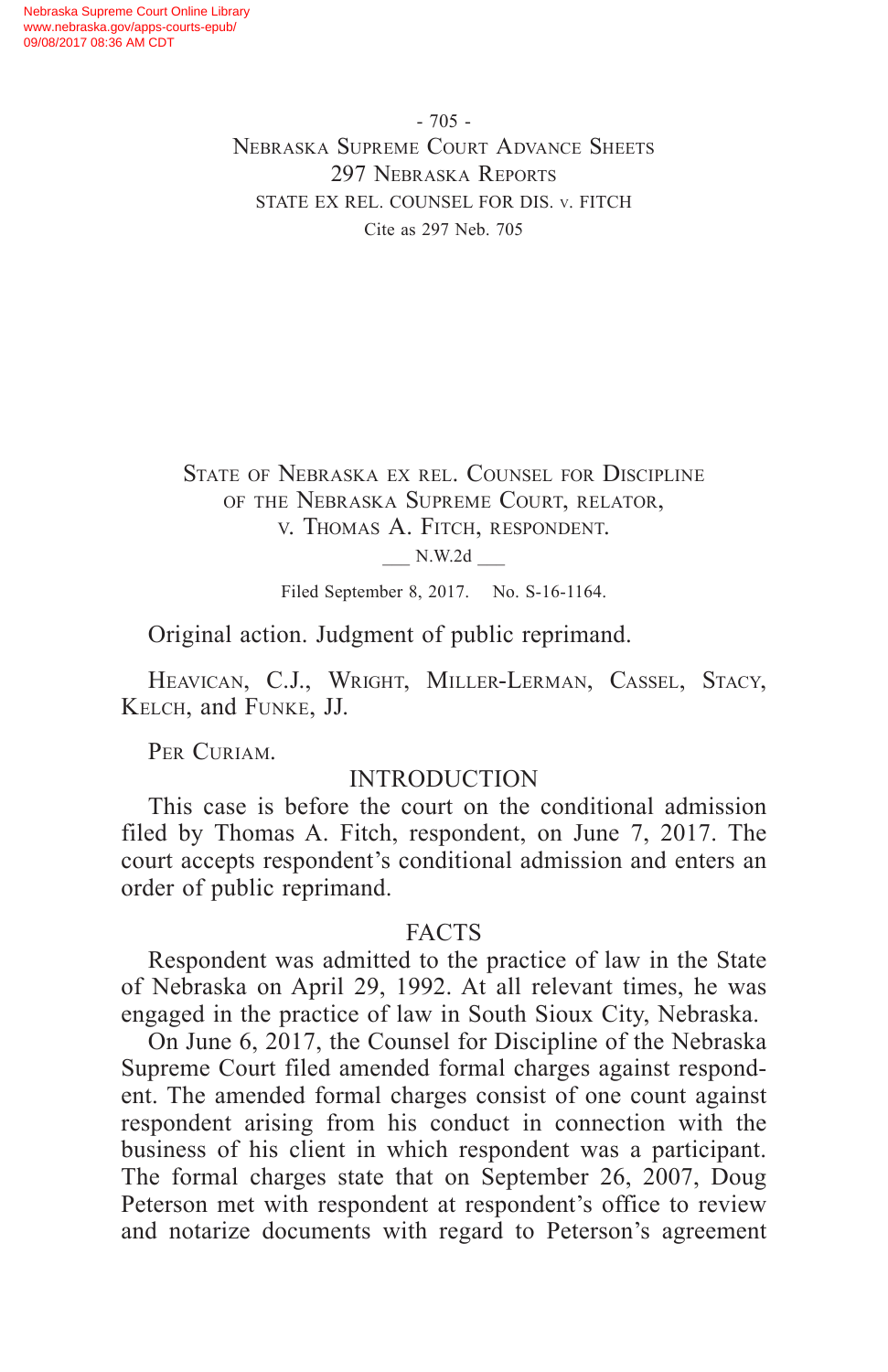to purchase real property in Dixon County, Nebraska. An abandoned gravel pit was located on the property, and it was Peterson's intent to reopen the gravel pit as an ongoing sand and gravel mining operation. Prior to September 26, respondent had represented Peterson on several matters. During their September 26 meeting, Peterson informed respondent that he was looking for ways to finance his nascent sand and gravel business.

Following the meeting, respondent invested in Peterson's sand and gravel business, and brought in a longtime friend as an investor. On February 12, 2008, "Peterson Sand & Gravel, LLC" (LLC) was formed. Respondent prepared all documents for the formation of the LLC. Respondent was one of four members of the LLC.

Initially, Peterson was elected as the manager of the company to manage the daily affairs of the company. Peterson was elected as president of the LLC, and respondent was elected as the secretary and treasurer. Eventually, Peterson resigned as president of the LLC because of concerns that his prior personal bankruptcy and current financial status might jeopardize the LLC's ability to obtain a Small Business Administration loan. On March 21, 2009, all members of the LLC accepted the resignation of Peterson regarding his membership in the LLC and all offices he held. Peterson continued to serve as the daily operations manager of the LLC through December 2013.

Despite his previous resignation as president of the LLC, Peterson signed as president of the LLC in a series of six promissory notes and commercial debt modification agreements with a bank in South Sioux City. Respondent also signed each of the loan documents as secretary/treasurer of the LLC. At the time the loan documents were inaccurately signed by Peterson as president and by respondent as secretary/treasurer, respondent knew that Peterson no longer served as president of the LLC. However, respondent failed to inform the bank that Peterson was no longer president of the LLC.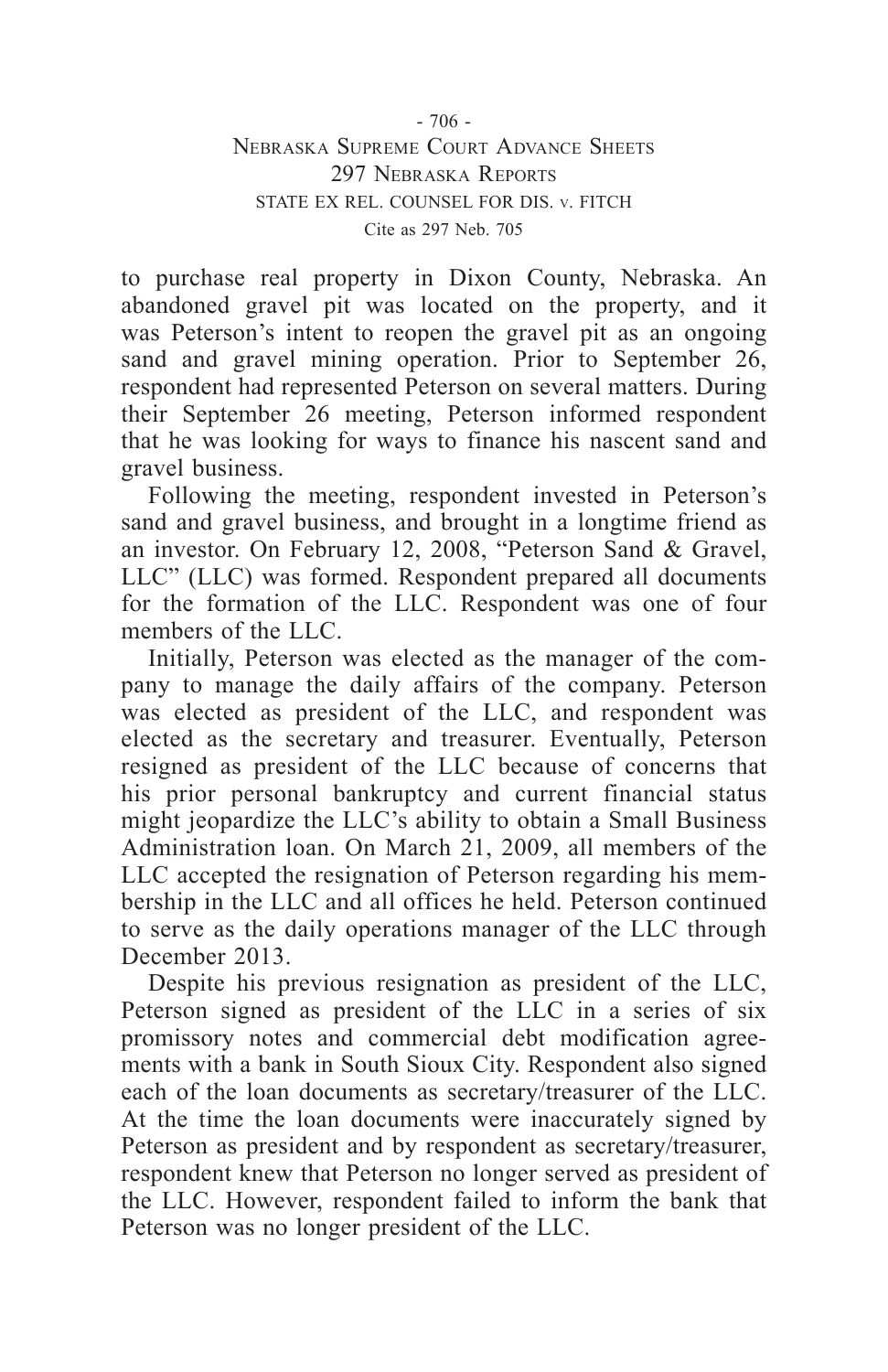- 707 - Nebraska Supreme Court Advance Sheets 297 NEBRASKA REPORTS STATE EX REL. COUNSEL FOR DIS. v. FITCH Cite as 297 Neb. 705

The amended formal charges allege that by his omissions, respondent violated his oath of office as an attorney, Neb. Rev. Stat. § 7-104 (Reissue 2012), and Neb. Ct. R. of Prof. Cond. §§ 3-501.3 (diligence), 3-501.8 (conflict of interest), and 3-508.4 (misconduct).

On June 7, 2017, respondent filed a conditional admission pursuant to Neb. Ct. R.  $\S$  3-313(B) of the disciplinary rules, in which he conditionally admitted that he violated his oath of office as an attorney and professional conduct rules §§ 3-501.3, 3-501.8, and 3-508.4. In the conditional admission, respondent knowingly does not challenge or contest the truth of the matters conditionally asserted and waives all proceedings against him in exchange for a public reprimand.

The proposed conditional admission included a declaration by the Counsel for Discipline, stating that respondent's proposed discipline is appropriate and consistent with sanctions imposed in other disciplinary cases with similar acts of misconduct.

## ANALYSIS

Section 3-313, which is a component of our rules governing procedures regarding attorney discipline, provides in pertinent part:

(B) At any time after the Clerk has entered a Formal Charge against a Respondent on the docket of the Court, the Respondent may file with the Clerk a conditional admission of the Formal Charge in exchange for a stated form of consent judgment of discipline as to all or part of the Formal Charge pending against him or her as determined to be appropriate by the Counsel for Discipline or any member appointed to prosecute on behalf of the Counsel for Discipline; such conditional admission is subject to approval by the Court. The conditional admission shall include a written statement that the Respondent knowingly admits or knowingly does not challenge or contest the truth of the matter or